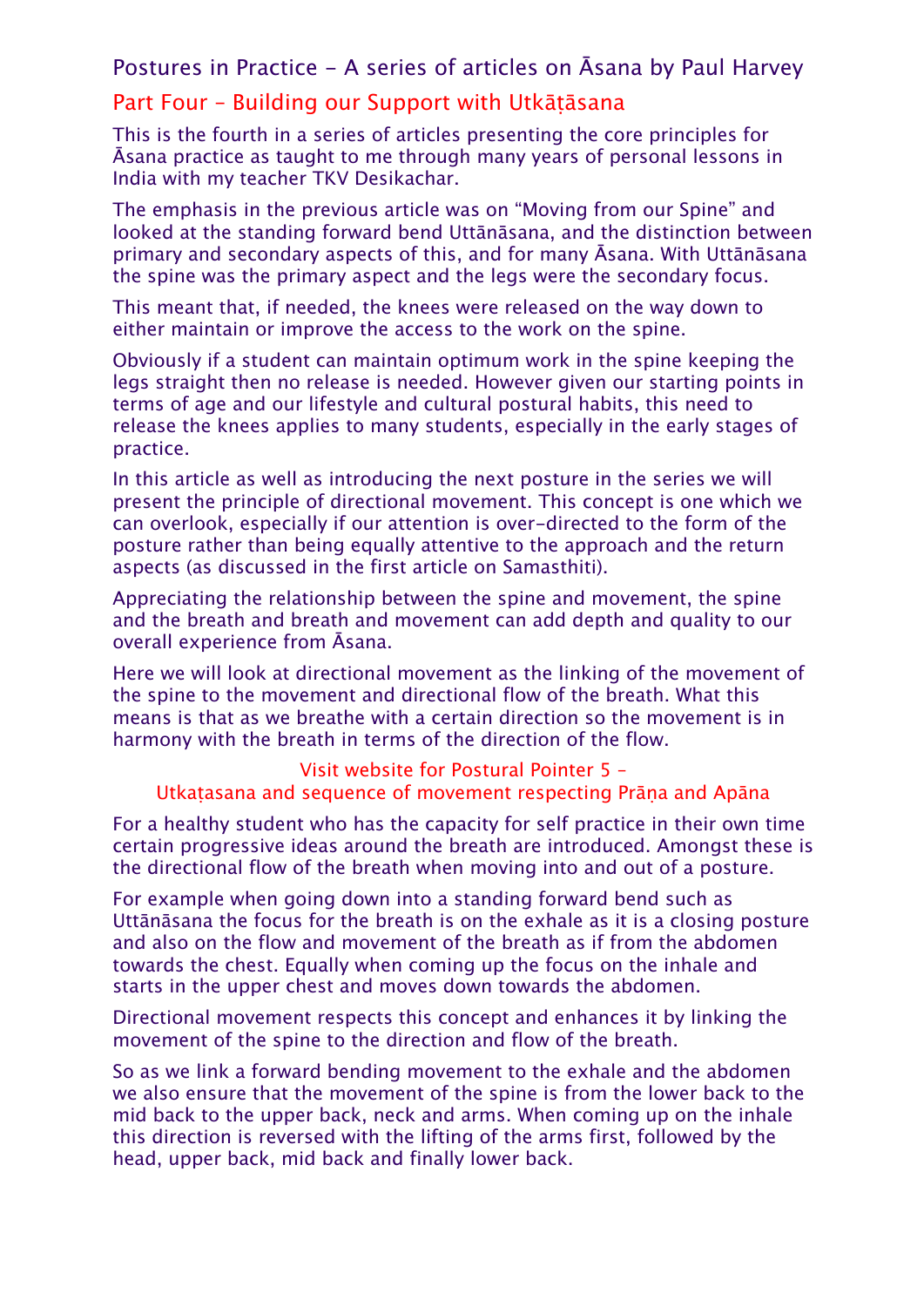Another example would be with a standing twist. As we go forward on the exhale the movement of the spine is from the lumbar to the chest, to the arms and the neck. On coming up with the inhale the movement is reversed with the neck untwisting, the arms lifting and straightening the spine from the upper back to the mid and lower back.

This principle of directional breathing applies to most Āsana however here we are linking it to the posture in focus for this article – Utkaṭasana or Standing Squat posture.

The standing squat pose is approached from Tāḍāsana by first raising the arms on the inhale and then on the exhale lowering the body into the pose and finally lowering the arms to the ground. Coming up we lift the arms, the back and then the hips.



Utkatasana is an important posture for those without limiting knee problems in that it strengthens the legs and lower back as well as putting the hips and knees into a deep flexion. It also challenges us to build our stamina by both maintaining a length of breath and repeating the posture a number of times without lowering the arms in between.

Once we have the basic movement, breath and stamina in place we can develop the pose by adding directional movement. Here we are very specific about the order in which we lower and raise ourselves into and out of the posture. On descent we lower the backside to the heels whilst keeping the back upright and the arms raised. Then we round the back towards thighs whilst keeping the arms raised. Then we lower the arms to the ground.

For example:



All these stages of movement are on one exhale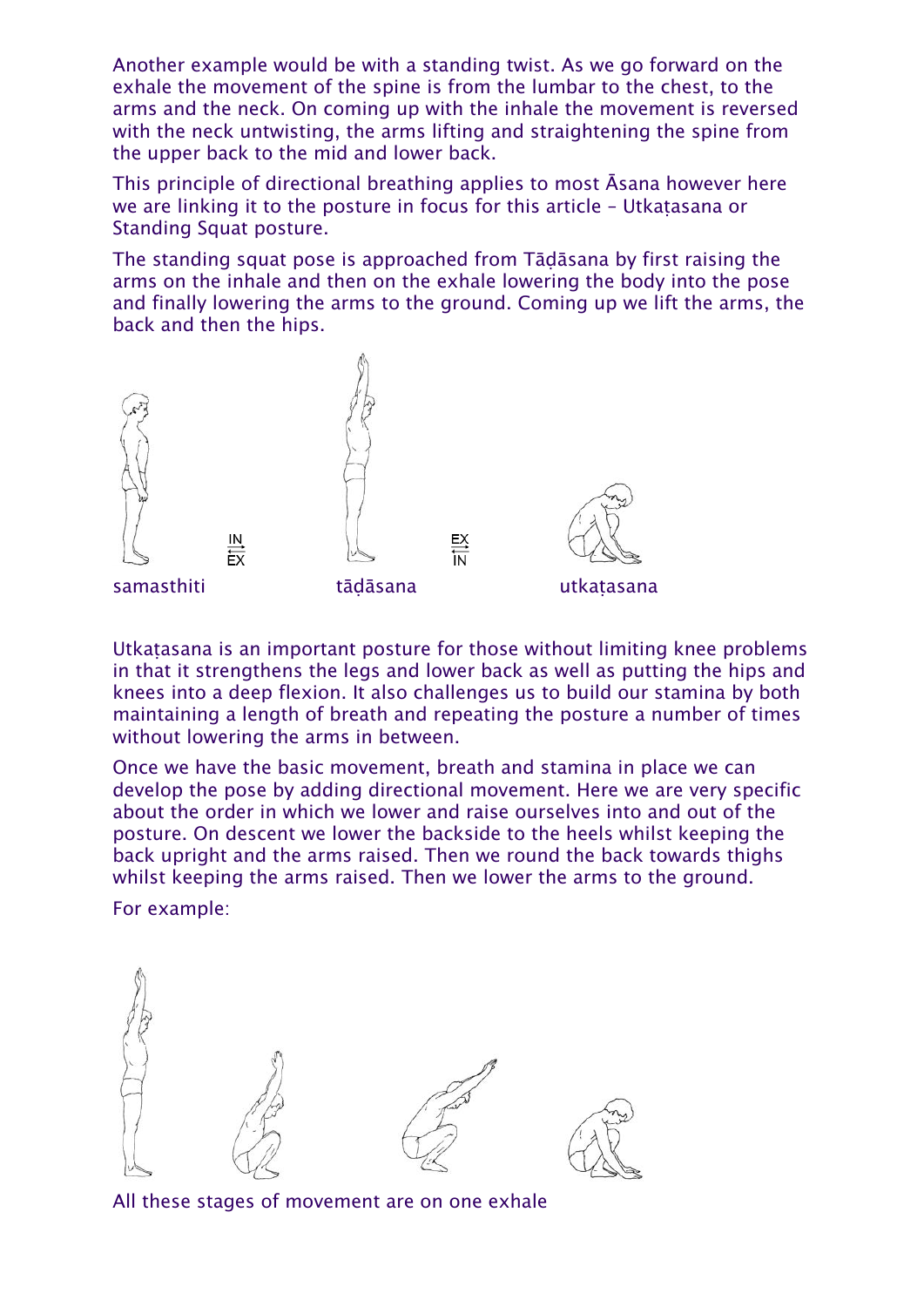On coming up we raise the arms as far as we can before we straighten the back into and upright position, before finally lifting the backside of the heels and coming up. All this is done on one inhale. For example:



All these stages of movement are on one inhale

Working in this way both intensifies the experience of the posture on the spine as well as challenging the breath and stamina because of the increased work as we go down and up.

If the student has access to the posture Utkaṭasana offers a strong friend for our practice.

Yet for many students this posture remains hard to access without some adaptation. Certainly, unlike say India, the squat is not part of our cultural posture and when faced with the pose we can experience limitations because of stiffness in parts of the body such as the ankle, the hips or the lower back.

For example try squatting keeping the feet flat on the floor and see how far you get. Some students can find they are flexible enough to get into the posture, but whereas gravity helped them descend they are not strong enough to lift their bodies out of it.

Both situations can be helped by the relatively simple idea of adding a firm support under the heels, though issues of lack of strength need to be worked on through other postures as well. With access to the pose offered by this basic modification we can work on gaining the flexibility, strength and stamina possible from its use.

For example: